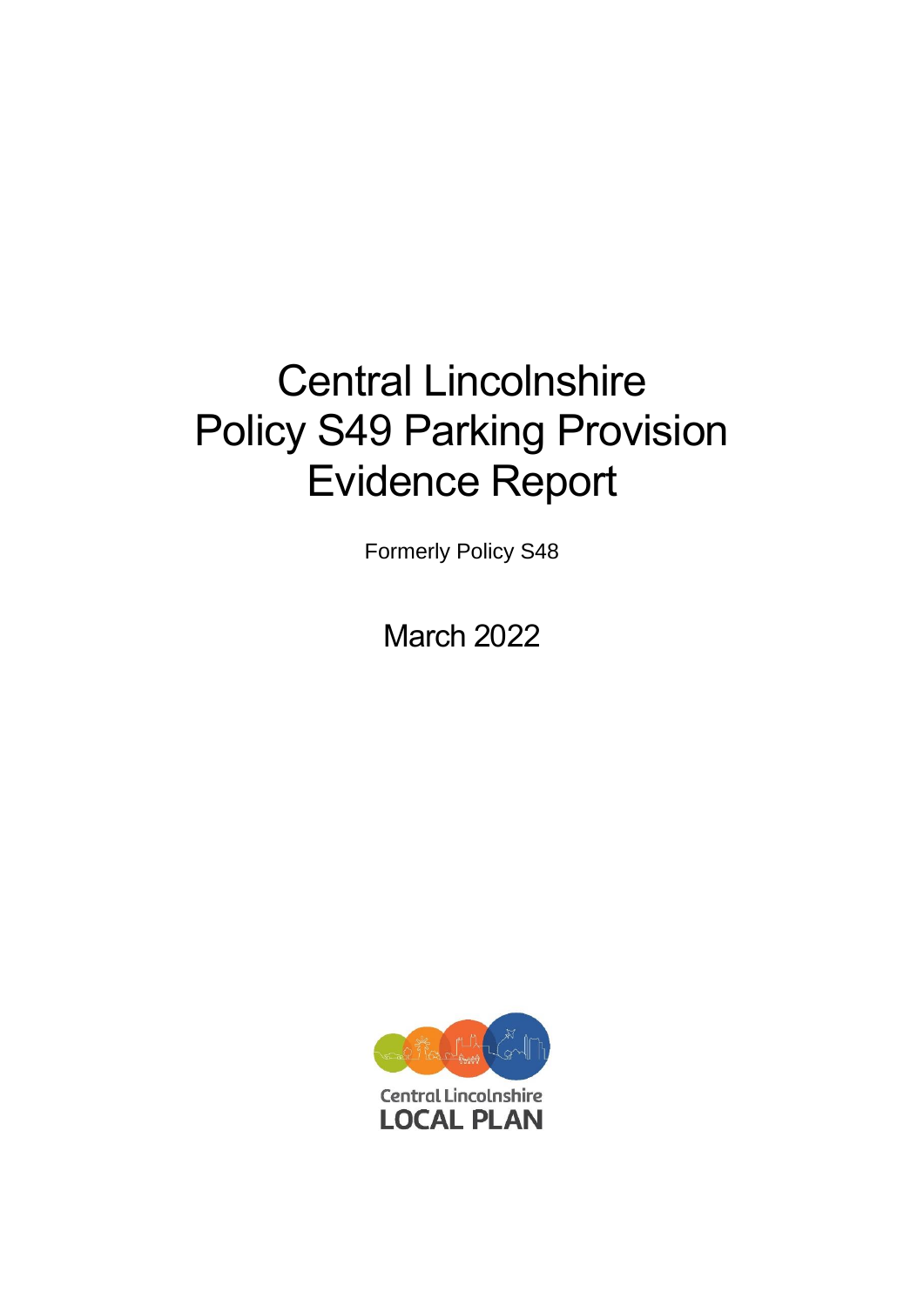# **Contents**

| 6. |  |
|----|--|
|    |  |
|    |  |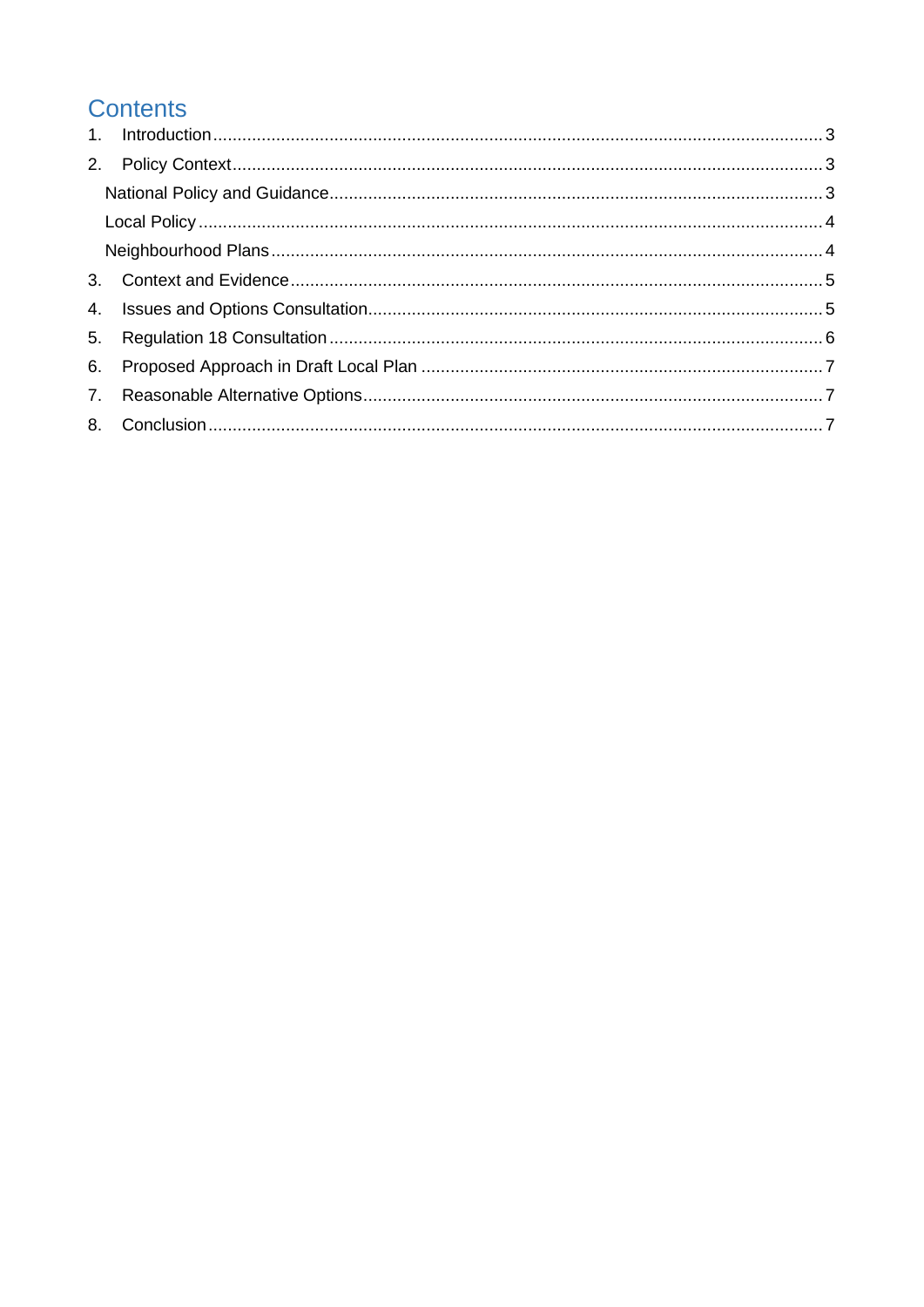### <span id="page-2-0"></span>1. Introduction

- 1.1. The Central Lincolnshire Local Plan is being updated since the first Local Plan for Central Lincolnshire, an area covering the districts of City of Lincoln, North Kesteven and West Lindsey, was adopted in April 2017.
- 1.2. This Evidence Report (which is one of a collection) provides background information and justification for Policy S49, which relates to the provision of parking within new developments.

## <span id="page-2-1"></span>2. Policy Context

#### National Policy and Guidance

- <span id="page-2-2"></span>2.1. Since the Central Lincolnshire Plan was adopted the National Planning Policy Framework (NPPF) was updated in July 2018 with subsequent additional changes being published in February 2019 and a further update in July 2021.
- 2.2. Paragraph 7 of the NPPF explains that:

"*The purpose of the planning system is to contribute to the achievement of sustainable development. At a very high level, the objective of sustainable development can be summarised as meeting the needs of the present without compromising the ability of future generations to meet their own needs*."

2.3. Chapter 9 relates to promoting sustainable transport. Paragraph 104 states that:

"*Transport issues should be considered from the earliest stages of plan-making and development proposals, so that:*

*a) the potential impacts of development on transport networks can be addressed; b) opportunities from existing or proposed transport infrastructure, and changing transport technology and usage, are realised – for example in relation to the scale, location or density of development that can be accommodated;*

*c) opportunities to promote walking, cycling and public transport use are identified and pursued;*

*d) the environmental impacts of traffic and transport infrastructure can be identified, assessed and taken into account – including appropriate opportunities for avoiding and mitigating any adverse effects, and for net environmental gains; and e) patterns of movement, streets, parking and other transport considerations are integral to the design of schemes, and contribute to making high quality places*."

2.4. Paragraph 107 specifically relates to the setting of parking standards, stating:

"*If setting local parking standards for residential and non-residential development, policies should take into account:*

*a) the accessibility of the development; b) the type, mix and use of development; c) the availability of and opportunities for public transport; d) local car ownership levels; and e) the need to ensure an adequate provision of spaces for charging plug-in and other ultra-low emission vehicles.*"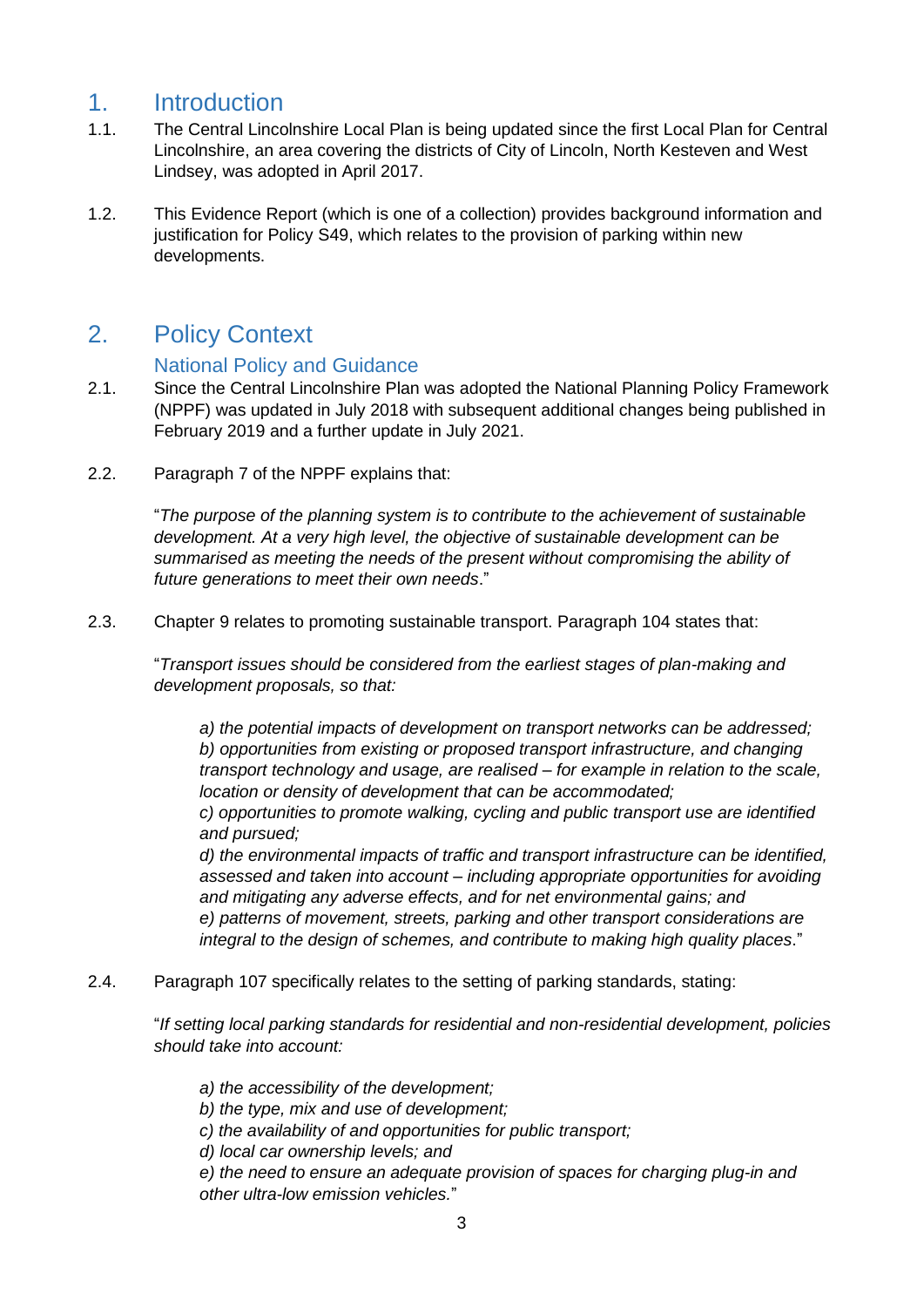#### 2.5. Paragraph 108 goes on to state:

"*Maximum parking standards for residential and non-residential development should only be set where there is a clear and compelling justification that they are necessary for managing the local road network, or for optimising the density of development in city and town centres and other locations that are well served by public transport (in accordance with chapter 11 of this Framework). In town centres, local authorities should seek to improve the quality of parking so that it is convenient, safe and secure, alongside measures to promote accessibility for pedestrians and cyclists*."

#### Local Policy

- <span id="page-3-0"></span>2.6. The adopted Local Plan does not include a policy in respect of parking standards. The supporting text to Policy LP13 Accessibility and Transport sets out that the Local Plan does not include parking standards and that each proposed development will be considered on a case by case basis.
- 2.7. Within Section 5: Supporting Growth and Tackling Congestion of the 4<sup>th</sup> Lincolnshire Local Transport Plan (LTP4), it acknowledges the importance of parking within over all transport strategy, and the implications of too much or too little parking.
- 2.8. The Lincoln Transport Strategy (LTS) identifies a Parking Strategy that "delivers better parking that supports the wider strategy" as one of its primary service and policy interventions. The LTS states:

"*This will support the wider aims and objectives of the transport strategy and interventions. The parking strategy will help to better manage parking within Lincoln. It will also help to rebalance movement towards walking, cycling and shared mobility – aiming to promote and provide benefits for using the Mobility Hubs and electric vehicles as well as reducing traffic in the urban area*."

- 2.9. The Gainsborough Transport Strategy also identifies that parking provision can have an impact on how people chose to travel, and also the impact that inadequate off street parking can have on a locality.
- 2.10. The Short and Medium Term interventions within the Sleaford Transport Strategy sets out the following under the heading of 'creating an efficient parking system':

"*Vehicles accessing car parking in the town centre core and the low turnover of these spaces causes congestion and frustration. This will be addressed by rationalising parking provision into fewer car parks including new provision to the south of the town centre that is accessible from the highway network and includes improved and direct pedestrian links to the town centre. A review of short and long stay parking will also be undertaken*. "

#### Neighbourhood Plans

<span id="page-3-1"></span>2.11. A neighbourhood plan gives communities direct power to develop a shared vision for their neighbourhood and shape the development and growth of their local area. A number of made neighbourhood plans across Central Lincolnshire recognise the impact that inappropriate parking provision can have on an area, and have incorporated some form of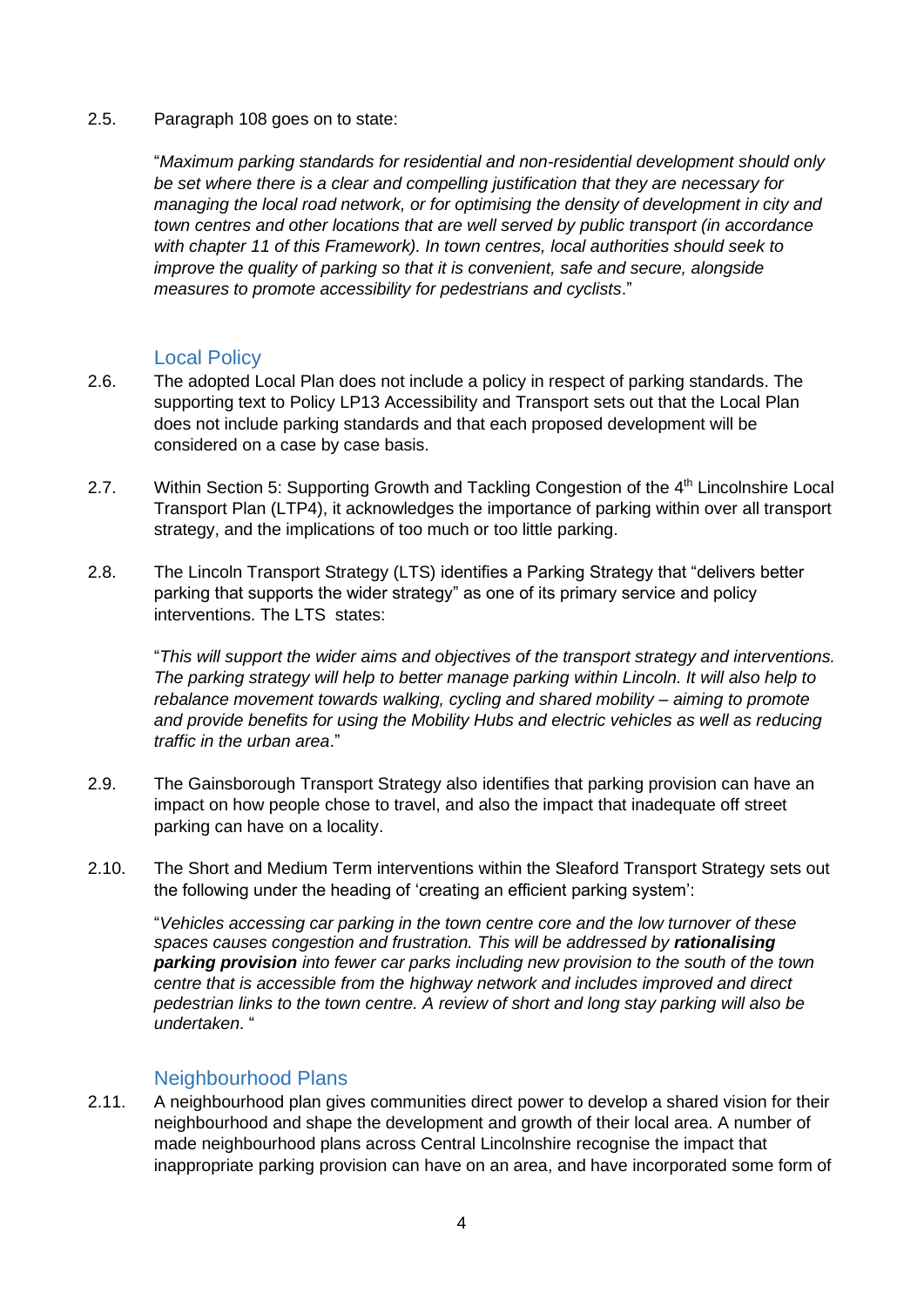parking standards into their policies, along with examples of good and bad parking provision from relatively recent developments.

## <span id="page-4-0"></span>3. Context and Evidence

- 3.1. Central Lincolnshire, as a predominantly rural area, has a higher than average reliance on the private car. This means that residential development, in particular, faces pressure in respect of car parking and the impact on highway safety. An over-provision of car parking can lead to unattractive, car dominated environments that are unsafe for non-car users, whilst an under-provision can lead to unsuitable or unsafe on-street parking.
- 3.2. All development, not just residential development, should carefully assess its parking needs taking into account the accessibility of the development; the type, mix and use of development; the availability of and opportunities for public transport; local car ownership levels; the existing available car parking provision close to the development site and an overall need to reduce the use of high-emission vehicles, as stated in the NPPF.
- 3.3. Observational evidence, as set out in the Parking standards Background Paper, has identified that there are a number of locations where poor parking provision has been identified resulting in a high level of on street parking and a resulting impact upon highway safety.

## <span id="page-4-1"></span>4. Issues and Options Consultation

- 4.1. The Issues and Options consultation sought respondents' views on proposals for the provision of minimum parking standards within the new Local Plan.
- 4.2. Question 25 asked "Do you agree that minimum parking standards are needed in Central Lincolnshire? Please provide any further comments you may have, such as in relation to what the standards should be or where they should apply to." There were 96 responses to this question, 82 supported the proposal, and 14 disagreed. The additional comments made are set out below:
	- Various expressions of support for minimum standards, additional supporting
	- comments include:
		- o On new developments and access routes;
		- o On street parking is a major issue. At least 2 cars should be allocated for;
		- o One parking space per bedroom;
		- o Minimum of 2 per dwelling, plus provision for visitor spaces;
		- o 1-2 bed houses, 1 space. 3 bed houses, 2 spaces. 4-5 bed houses 3 spaces;
		- o Minimum for a house should be 2 large cars. Where street parking is an issue 3 cars;
		- o Planning restrictions on keeping trailers, caravans etc on parking spaces;
		- $\circ$  City/town minimum 120% property numbers, mid distance (4 9 miles out of town) minimum 225%, remote (10 miles +) minimum 250%;
		- o Minimum number of spaces according to size of house;
		- $\circ$  Provision should be made for electric sockets for charging electric vehicles;
		- o Standards should be enforced;
		- o Dependent on local circumstances, but no more than 2 per household may be sufficient in most locations;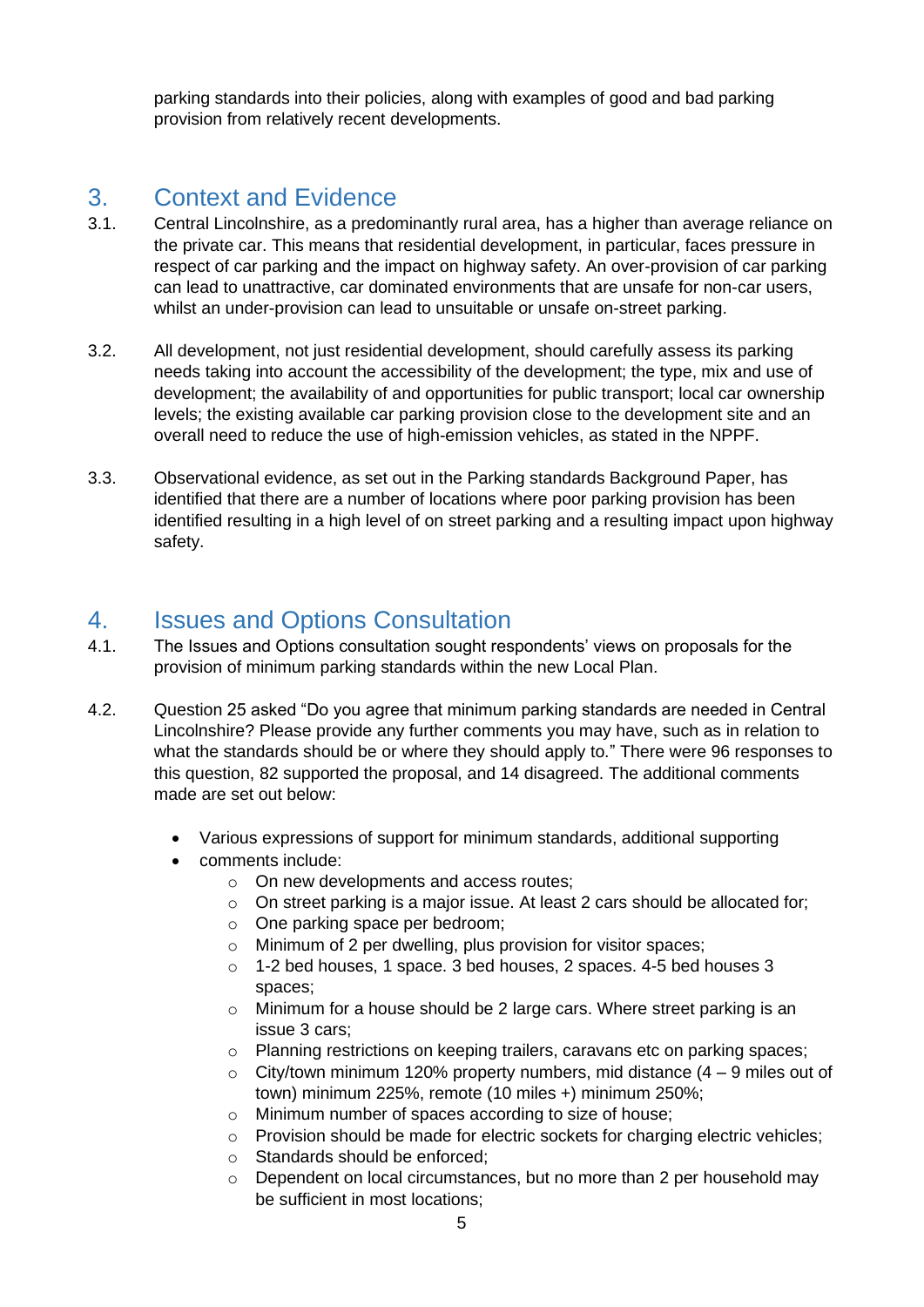- $\circ$  Two spaces for up to 3 bedrooms, then additional 0.5 space per additional bedroom;
- Every new car park is a 50 year commitment to fail the low-carbon policy;
- Unpaid parking locations are needed (Sleaford);
- Cheaper parking for staff;
- Housing should provide enough parking for the development, on street parking already an issue for many communities;
- Retail and employment development should include disabled bays and electric charging stations;
- Must take into consideration the economic effect on our towns of a lack of decent cheap car parks. Need to differentiate between disabled and wheelchair spaces too;
- Why not require that all vehicle owners must have a place of the highway to store their vehicle?
- They should be assessed on a project specific basis. Promote greater integrated mass transit;
- Town centre parking needs to be free to encourage the returning growth into city centre;
- Cars should not be kept on public roads, nor should public land be given over to them;
- Ensure adequate segregated and safe cycle and walking provision is in place with public transport;
- Will need to be flexible to be able to adapt to future changes;
- Parking spaces need to reflect increasing size of cars;
- Complaints regarding inconsiderate school drop-off and pick-up parking;
- Parking standards in the city and their implications should be considered in the round, given the overall promotion of sustainable transport, tackling climate change and any impacts of the introduction of parking on development opportunities;
- Particular issue in terraced accommodation, made worse by poorly sited bin storage;
- Improve public transport in rural areas to reduce need for cars;
- Needs to ensure consideration in relation to viability of parking standards imposed on Affordable housing, should be part of whole plan viability assessment;
- Need to also ensure adequate cycle parking provision, for all development types;
- In a rural county such as Lincolnshire, there will always be a high level of car use;
- Proposed policy would not be in accordance with NPPF paragraph 105;
- Blanket standards should not be applied across the whole of the Central Lincolnshire area;
- Sustainability and market forces should dedicate policy;
- No direct correlation between car ownership and car use.

## <span id="page-5-0"></span>5. Regulation 18 Consultation

- 5.1. A Consultation Draft of the Local Plan was published for consultation between 30 June and 24 August 2021. During this eight week consultation comments were received on the plan, the policies within the plan, and supporting information and evidence.
- 5.2. A number of comments were made on this policy. These comments have been summarised as follows:
	- Various comments broadly supporting elements of the policy